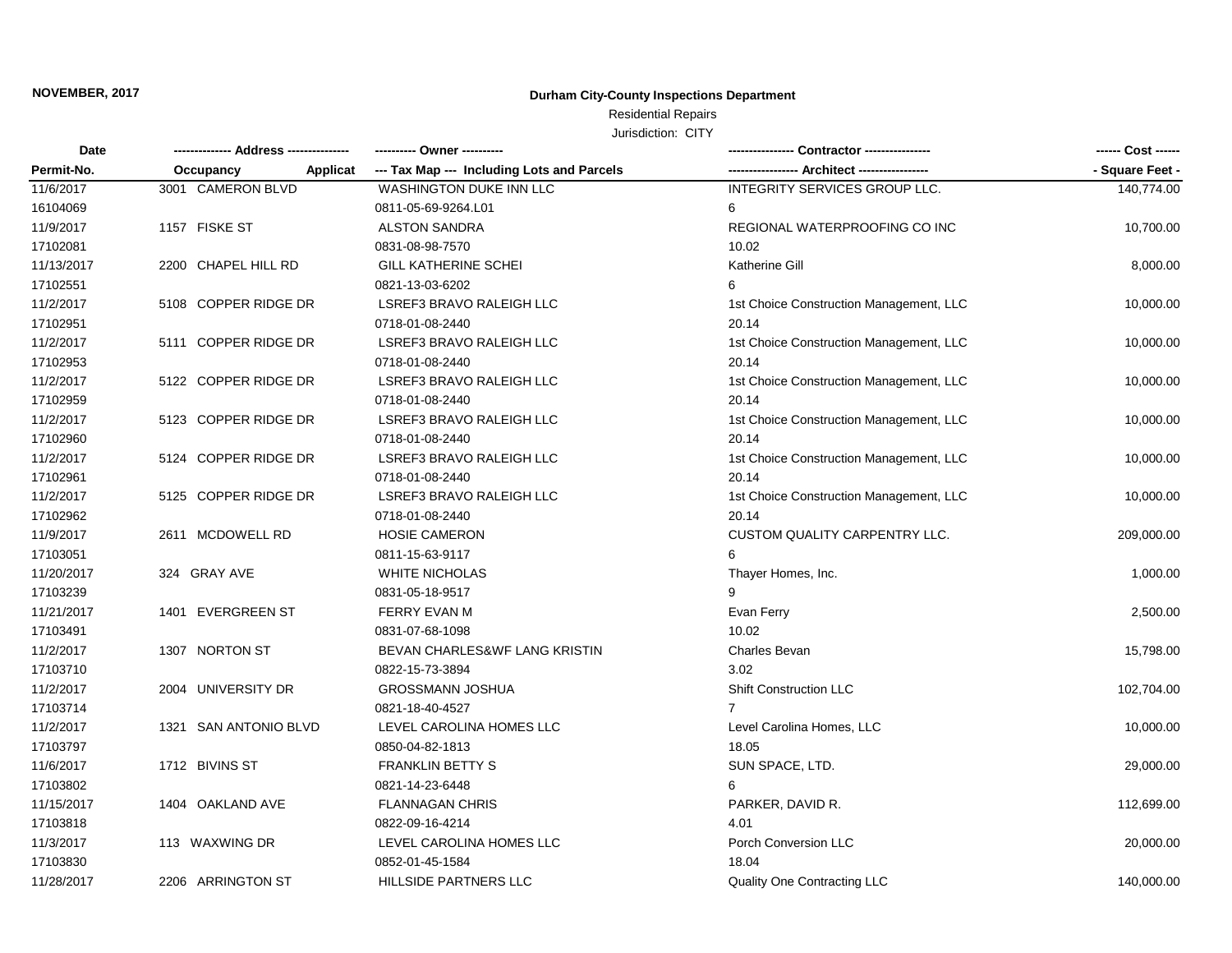## **Durham City-County Inspections Department**

## Residential Repairs

| Date       |                      |          | ---------- Owner ----------                |                                              | ------ Cost ------ |
|------------|----------------------|----------|--------------------------------------------|----------------------------------------------|--------------------|
| Permit-No. | Occupancy            | Applicat | --- Tax Map --- Including Lots and Parcels |                                              | - Square Feet -    |
| 17103902   |                      |          | 0820-06-39-9961                            | 7                                            |                    |
| 11/8/2017  | 1203 SPRUCE ST       |          | NICKENS GEARY W EST                        | Barbour Built Construction Inc.              | 39,000.00          |
| 17103957   |                      |          | 0831-07-58-3183                            | 9                                            |                    |
| 11/3/2017  | 1308 N GREGSON ST    |          | <b>LEACHMAN LORI</b>                       | A.G. BUILDERS                                | 140,790.00         |
| 17103964   |                      |          | 0822-15-73-2816                            | 3.02                                         |                    |
| 11/8/2017  | 2114 FAYETTEVILLE ST |          | MAZE HILL LLC                              | MCKINNEY HOME RENOVATION AND REPAIR, INC.    | 150,000.00         |
| 17103993   |                      |          | 0820-08-98-2913                            | 13.03                                        |                    |
| 11/3/2017  | 5321 MIDDLETON RD    |          | <b>SMALL DANIEL</b>                        | The Screen Porch Company                     | 28,200.00          |
| 17104001   |                      |          | 0729-04-82-9352                            | 20.10                                        |                    |
| 11/2/2017  | 4021 NOTTAWAY RD     |          | MATTHEWS DEBORAH J                         | Rufty & McLamb Building Company, LLC         | 325,130.00         |
| 17104012   |                      |          | 0719-01-25-8791                            | 20.08                                        |                    |
| 11/9/2017  | 600 WILLARD ST       |          | RAAJ DURHAM OWNER LLC                      | <b>Alliance Multifamily Builders LLC</b>     | 1,000.00           |
| 17104032   |                      |          | 0821-11-76-1672                            | 7                                            |                    |
| 11/3/2017  | 1716 MAGNOLIA OAK PL |          | PHILLIPS DONALD                            | NORTH CAROLINA EXTERIORS LLC                 | 13,674.00          |
| 17104038   |                      |          | 0759-03-24-3197                            | 18.05                                        |                    |
| 11/2/2017  | 124 HILLSIDE AVE     |          | KINGERY KENNETH R                          | <b>Faulkner Construction</b>                 | 16,800.00          |
| 17104069   |                      |          | 0821-16-84-0283                            | 12.01                                        |                    |
| 11/21/2017 | 3609 HATHAWAY RD     |          | POWELL LISA HOLLAND                        | CAROLINA YARDBARNS, LLC                      | 5,371.00           |
| 17104072   |                      |          | 0810-19-70-4338                            | 20.08                                        |                    |
| 11/2/2017  | 2526 W WILSON ST     |          | <b>ROBERTS PATRICK</b>                     | W. D. OSBORNE GENERAL CONTRACTOR, INC.       | 46,000.00          |
| 17104090   |                      |          | 0812-12-96-1230                            | 4.01                                         |                    |
| 11/2/2017  | 924 URBAN AVE        |          | <b>FLOWE ADAM M</b>                        | MOLLIE/ADAM FLOWE                            | 5,000.00           |
| 17104115   |                      |          | 0822-19-72-3244                            | 3.02                                         |                    |
| 11/3/2017  | 604 VALLEY DR        |          | ARCHIBALD MICHAEL J                        | NORTH CAROLINA EXTERIORS LLC                 | 6,800.00           |
| 17104140   |                      |          | 0824-19-50-9140                            | 17.10                                        |                    |
| 11/6/2017  | 316 W GEER ST        |          | LTH INVESTMENTS LLC                        | FORCE CONSTRUCTION CO, INC                   | 15,000.00          |
| 17104144   |                      |          | 0822-20-90-8318                            | 2                                            |                    |
| 11/2/2017  | 120 W LYNCH ST       |          | SWEARINGEN KATHRYN BROOKE                  | W. D. OSBORNE GENERAL CONTRACTOR, INC.       | 77,800.00          |
| 17104148   |                      |          | 0832-17-01-9629                            | $\overline{2}$                               |                    |
| 11/16/2017 | 3117 HOPE VALLEY RD  |          | DAVIS ELAINE R                             | Barbour Built Construction Inc.              | 55,000.00          |
| 17104168   |                      |          | 0820-09-06-0279                            | 20.07                                        |                    |
| 11/23/2017 | 8 CHANCERY PL        |          | <b>EVERETT ROBINSON O</b>                  | Wiles Building And Developing Inc., Broyhill | 165,000.00         |
| 17104173   |                      |          | 0719-01-29-2805                            | 20.08                                        |                    |
| 11/9/2017  | 1213 CAROLINA AVE    |          | <b>GADOL ERIC</b>                          | YELVERTON CONTRACTING, LLC.                  | 253,367.00         |
| 17104176   |                      |          | 0822-09-15-9684                            | 4.01                                         |                    |
| 11/2/2017  | 1416 NORTON ST       |          | PETERCHEV ANGEL                            | Angel Peterchev                              | 23,460.00          |
| 17104217   |                      |          | 0822-16-74-5787                            | 3.02                                         |                    |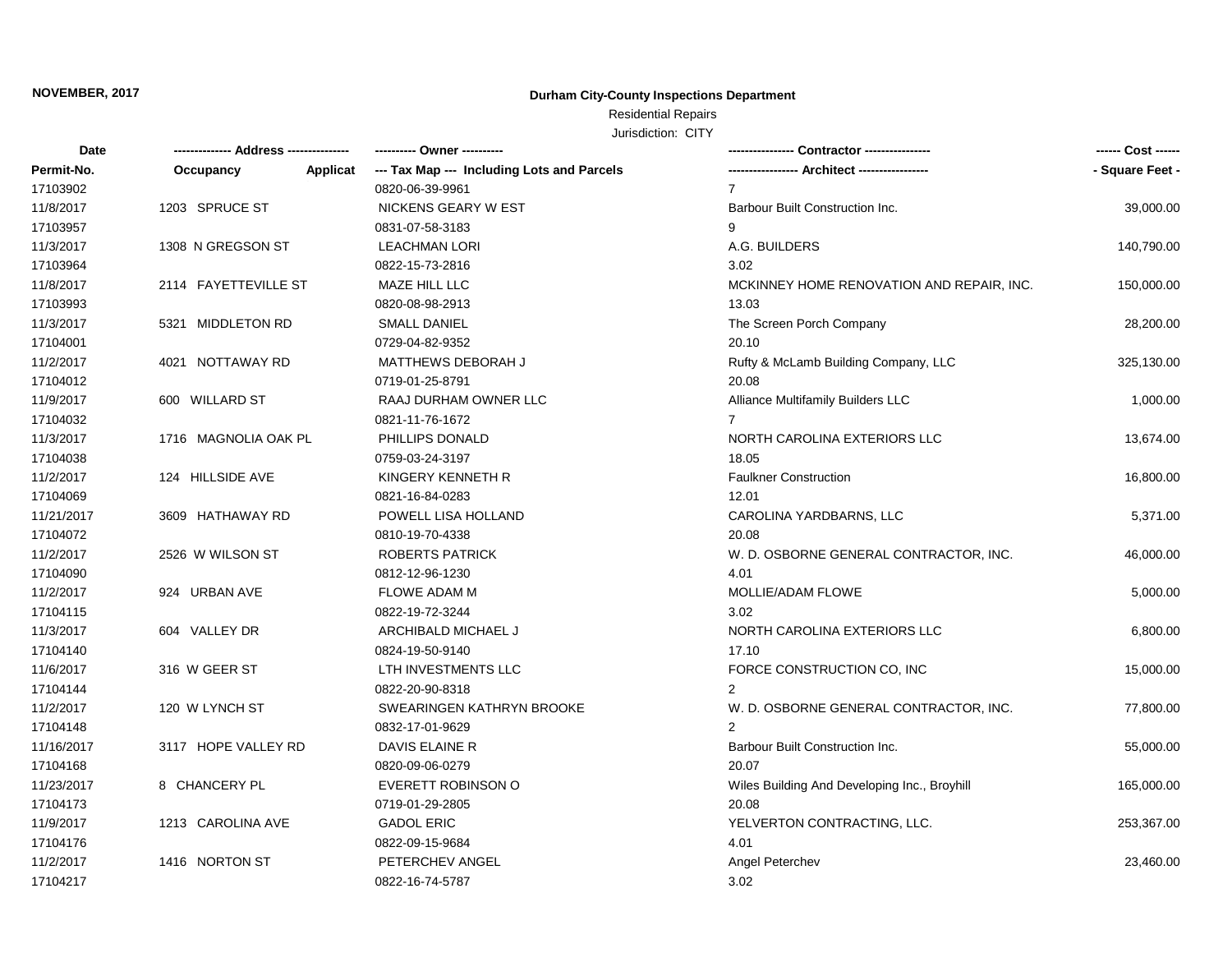## **Durham City-County Inspections Department**

# Residential Repairs

| Date       |                       | ---------- Owner ----------                | - Contractor ----------------    |                 |
|------------|-----------------------|--------------------------------------------|----------------------------------|-----------------|
| Permit-No. | Occupancy<br>Applicat | --- Tax Map --- Including Lots and Parcels | -- Architect ----------------    | - Square Feet - |
| 11/16/2017 | 5400 CHARLESTON DR    | LYNCH JILL HUNT                            | Jill Lynch                       | 21,000.00       |
| 17104219   |                       | 0825-04-81-1499                            | 16.01                            |                 |
| 11/9/2017  | 2417 W CORNWALLIS RD  | PULTE HOME COMPANY LLC                     | Holcomb Demolition, Inc., Cecil  | 1,000.00        |
| 17104224   |                       | 0811-13-13-2062                            | 20.17                            |                 |
| 11/9/2017  | 2405 W CORNWALLIS RD  | BRYANT ALVIN EST                           | Holcomb Demolition, Inc., Cecil  | 1,000.00        |
| 17104225   |                       | 0811-03-12-2899                            | 20.17                            |                 |
| 11/9/2017  | 2040 GRANVILLE RD     | MARLEY FAMILY REAL PROPERTY                | Holcomb Demolition, Inc., Cecil  | 1,000.00        |
| 17104226   |                       | 0811-13-12-7641                            | 20.17                            |                 |
| 11/21/2017 | 10 SPRINGHOUSE PL     | <b>WILLIE LANNIE R</b>                     | Wood, Danny O.                   | 123,000.00      |
| 17104249   |                       | 0813-02-68-8929                            | 17.07                            |                 |
| 11/21/2017 | 12 GREENSIDE CT       | <b>WATKINS MARY HELEN S</b>                | RJ Wolf Building                 | 14,500.00       |
| 17104290   |                       | 0719-02-88-1347                            | 20.07                            |                 |
| 11/3/2017  | 1916 SPRING CREEK DR  | SHIRLEY AMANDA                             | TRUE POWER ELECTRIC COMPANY INC. | 4,500.00        |
| 17104292   |                       | 0842-01-45-8714                            | 18.01                            |                 |
| 11/9/2017  | 2050 W CORNWALLIS RD  | MCMOY JOHN H III                           | Holcomb Demolition, Inc., Cecil  | 1,000.00        |
| 17104336   |                       | 0811-13-12-8914                            | 20.17                            |                 |
| 11/21/2017 | 138 CHATEAU RD        | <b>BENSON CHRISTINA</b>                    | THEODORE SANFORD                 | 15,000.00       |
| 17104343   |                       | 0824-19-62-9157                            | 17.10                            |                 |
| 11/6/2017  | 1707 WOODBURN RD      | TRAHEY GREGG                               | TRINITY DESIGN BUILD INC         | 75,000.00       |
| 17104347   |                       | 0811-15-52-2638                            | 6                                |                 |
| 11/2/2017  | 409 SHERRON RD        | SHERRON JANET H                            | <b>NEO CORPORATION</b>           | 1,000.00        |
| 17104350   |                       | 0850-02-97-2685.SPL                        | 18.05                            |                 |
| 11/2/2017  | 812 CARROLL ST        | SPARK JOY LLC                              | Mangrum Building, LLC            | 1,000.00        |
| 17104369   |                       | 0821-10-46-8510                            | 5                                |                 |
| 11/3/2017  | 3210 STANFORD DR      | ALPER BENJAMIN                             | Tyrrell, Michael Joseph          | 5,500.00        |
| 17104372   |                       | 0810-12-95-0764                            | 20.07                            |                 |
| 11/17/2017 | 2315 E MAIN ST        | <b>CLAYTON CREATIVE LLC</b>                | DreamWork Homes, LLC             | 93,500.00       |
| 17104375   |                       | 0831-15-73-3984                            | 10.01                            |                 |
| 11/2/2017  | 4316 THETFORD RD      | KAUFMANN WILLIAM K CO-TRUSTEE              | William Kaufmann                 | 36,300.00       |
| 17104380   |                       | 0709-02-95-3859                            | 20.18                            |                 |
| 11/7/2017  | 3506 DIXON RD         | SUTCLIFFE DAVID                            | SUN SPACE, LTD.                  | 32,000.00       |
| 17104382   |                       | 0810-15-72-3872                            | 20.07                            |                 |
| 11/15/2017 | 1109 FAIRVIEW ST      | HYLTON DANIEL PROPERTIES LLC               | Hylton Daniel Properties, LLC.   | 106,000.00      |
| 17104389   |                       | 0821-10-45-3249                            | 5                                |                 |
| 11/17/2017 | 5 WARE CREEK CT       | HICKS CARMAN T II                          | Kenny Hicks                      | 3,000.00        |
| 17104390   |                       | 0727-01-26-6195                            | 20.12                            |                 |
| 11/16/2017 | 20 BONSELL PL         | U S BANK TRUST NA TRUSTEE                  | Pedro S Serrano                  | 8,000.00        |
|            |                       |                                            |                                  |                 |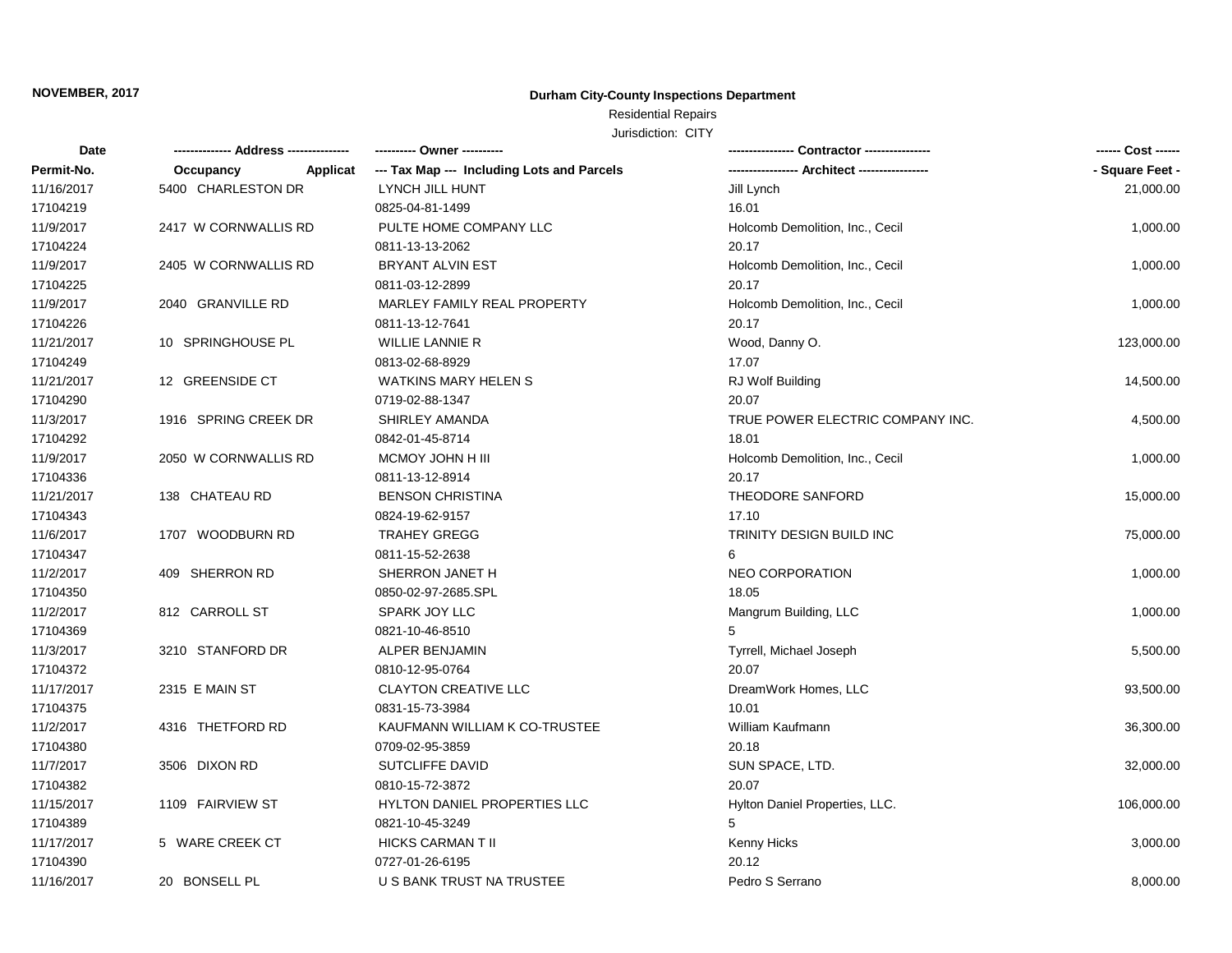## **Durham City-County Inspections Department**

## Residential Repairs

| Date       | -------------- Address --------------- | ---------- Owner ----------                |                                              | ------ Cost ------ |
|------------|----------------------------------------|--------------------------------------------|----------------------------------------------|--------------------|
| Permit-No. | Applicat<br>Occupancy                  | --- Tax Map --- Including Lots and Parcels | -- Architect -----------                     | - Square Feet -    |
| 17104396   |                                        | 0820-19-62-7376                            | 20.09                                        |                    |
| 11/3/2017  | 2418 PERKINS RD                        | <b>CHAPMAN ERIC L</b>                      | FS, LLC                                      | 4,725.00           |
| 17104401   |                                        | 0811-16-94-3620                            | 6                                            |                    |
| 11/6/2017  | 316 GRAY AVE                           | <b>BOCK JUSTIN</b>                         | <b>Triangle Reconstruction</b>               | 20,000.00          |
| 17104422   |                                        | 0831-05-18-6596                            | 9                                            |                    |
| 11/30/2017 | 2502 THORNE ST                         | DUNLAP DIANNE                              | <b>Horizion Contracting</b>                  | 29,000.00          |
| 17104423   |                                        | 0832-10-46-1979                            | 1.01                                         |                    |
| 11/16/2017 | 115 PINECREST RD                       | NICCHITTA CHERYL F                         | McDaniel, Clement Leroy, Jr.                 | 37,000.00          |
| 17104427   |                                        | 0811-20-81-3790                            | 6                                            |                    |
| 11/16/2017 | 19 SAN RIMINI WAY                      | <b>IKONOMIDIS JOHN S</b>                   | <b>BACKYARD OASIS POOLS</b>                  | 68,100.00          |
| 17104428   |                                        | 0709-03-02-8695                            | 20.18                                        |                    |
| 11/8/2017  | 2517 PERKINS RD                        | HARTMAN MARILYN D                          | THE MAPLEWOOD BUILDING CO., LLC.             | 180,400.00         |
| 17104429   |                                        | 0811-16-84-5624                            | 6                                            |                    |
| 11/23/2017 | 1918 E MAIN ST                         | <b>TROVA LLC</b>                           | Renovision Properties, LLC                   | 134,100.00         |
| 17104430   |                                        | 0831-15-53-6646                            | 10.01                                        |                    |
| 11/28/2017 | 2508 W WILSON ST                       | RYAN DONALD                                | Toby Chamberlain DBA Chamberlain Renovations | 27,140.00          |
| 17104433   |                                        | 0812-12-96-5197                            | 4.01                                         |                    |
| 11/8/2017  | 4 HASTINGS SQ                          | <b>BOYD ALAN FENNER</b>                    | Grau Building Company, LLC                   | 123,000.00         |
| 17104437   |                                        | 0810-14-43-5696                            | 20.15                                        |                    |
| 11/13/2017 | 111 ROBERSON ST                        | <b>SEAM ENTERPRISES INC</b>                | Reno-Pro Inc.                                | 26,800.00          |
| 17104439   |                                        | 0831-15-53-9464                            | 10.01                                        |                    |
| 11/7/2017  | 1724 VISTA ST                          | <b>LASITTER TYRE B</b>                     | Sierra Structures, Inc.                      | 8,750.00           |
| 17104442   |                                        | 0832-14-23-9347                            |                                              |                    |
| 11/16/2017 | 505 TUTTLE RD                          | SPADA THOMAS M                             | <b>HARLAND WINDOWS &amp; SIDING</b>          | 28,399.00          |
| 17104443   |                                        | 0769-01-06-8295                            | 19                                           |                    |
| 11/30/2017 | 3 MORGANS RIDGE LN                     | <b>HARRIS PAUL</b>                         | G Double Incorporated                        | 10,612.00          |
| 17104444   |                                        | 0719-01-07-0439                            | 20.18                                        |                    |
| 11/8/2017  | 5704 WHIPPOORWILL ST                   | SELLERS LINDA PERKINS                      | <b>Advanced Structural Repair</b>            | 26,045.00          |
| 17104445   |                                        | 0834-01-05-6545                            | 17.08                                        |                    |
| 11/9/2017  | 2715 CREST ST                          | FELLER STEVEN D                            | House Fix T/A Marion Mansions, Inc.          | 56,000.00          |
| 17104446   |                                        | 0812-16-73-7424                            | 15.02                                        |                    |
| 11/8/2017  | 6502 GLEN FORREST DR                   | COATS CARLIE JORDAN JR                     | FS, LLC                                      | 13,335.00          |
| 17104450   |                                        | 0708-03-44-7335                            | 20.12                                        |                    |
| 11/21/2017 | 3622 COLCHESTER ST                     | <b>COUCH DENNIS</b>                        | Rescue Construction Solutions Inc.           | 4,400.00           |
| 17104451   |                                        | 0810-19-62-7448                            | 20.07                                        |                    |
| 11/21/2017 | 3622 COLCHESTER ST                     | <b>TORBERT ELIZABETH C</b>                 | Rescue Construction Solutions Inc.           | 4,400.00           |
| 17104452   |                                        | 0810-19-62-7446                            | 20.07                                        |                    |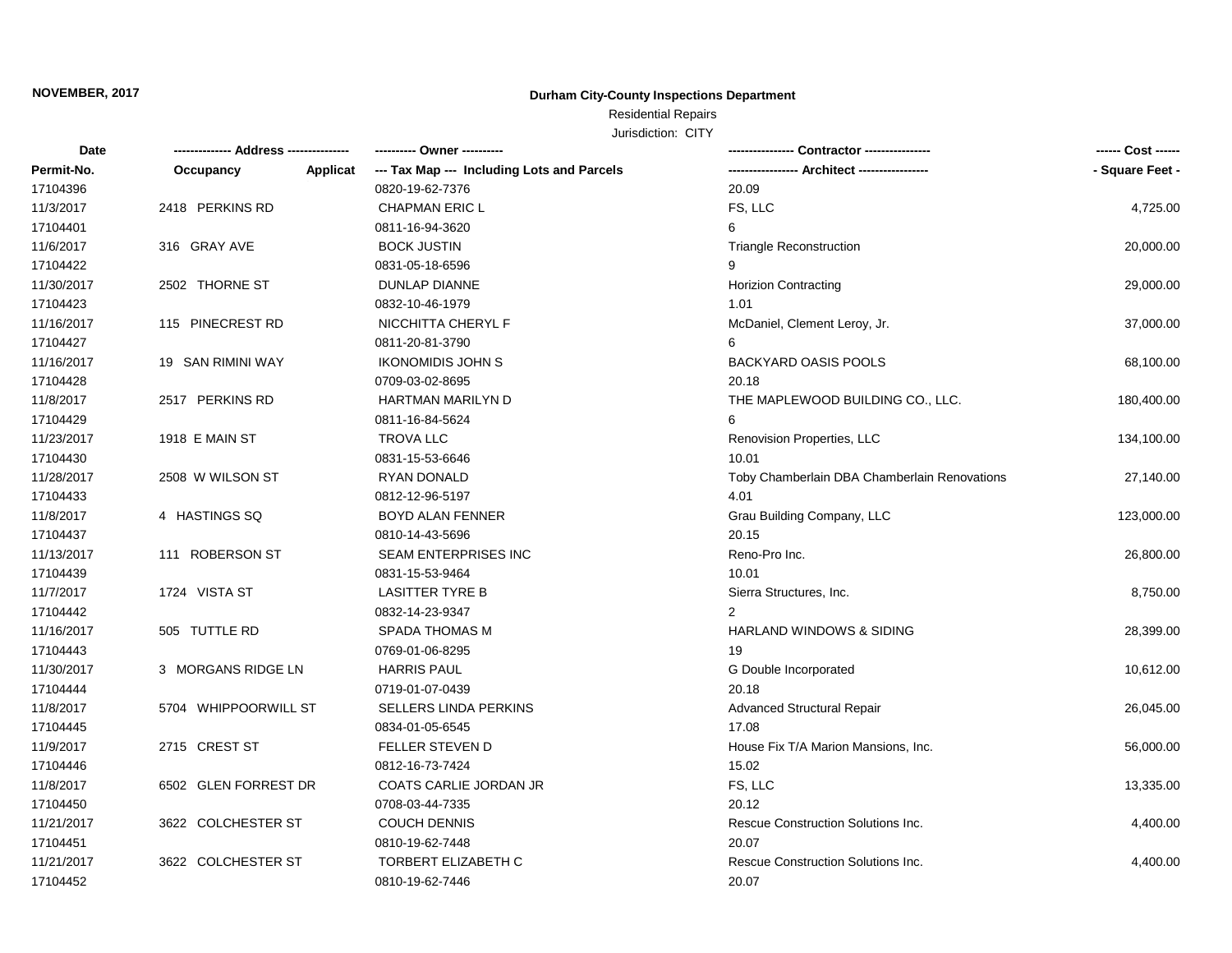## **Durham City-County Inspections Department**

# Residential Repairs

| Date       |                         | ---------- Owner ----------                |                                           |                 |
|------------|-------------------------|--------------------------------------------|-------------------------------------------|-----------------|
| Permit-No. | Applicat<br>Occupancy   | --- Tax Map --- Including Lots and Parcels |                                           | - Square Feet - |
| 11/21/2017 | 3622 COLCHESTER ST      | HOPE KATE J                                | Rescue Construction Solutions Inc.        | 4,400.00        |
| 17104453   |                         | 0810-19-62-7445                            | 20.07                                     |                 |
| 11/21/2017 | 3622 COLCHESTER ST      | <b>VINCENT CHRISTINE M</b>                 | Rescue Construction Solutions Inc.        | 4,400.00        |
| 17104454   |                         | 0810-19-62-7443                            | 20.07                                     |                 |
| 11/7/2017  | 1609 CREIGHTON HALL WAY | <b>MENDELSOHN STEVEN</b>                   | <b>GARUDA CUSTOM DECKS</b>                | 19,000.00       |
| 17104455   |                         | 0850-03-11-2231                            | 18.05                                     |                 |
| 11/7/2017  | 141 TEE PEE TRL         | KHETERPAL HARISH                           | <b>HARLAND WINDOWS &amp; SIDING</b>       | 19,540.00       |
| 17104456   |                         | 0769-01-16-8601                            | 19                                        |                 |
| 11/7/2017  | 8613 EAGLE VIEW DR      | AGARWAL KAILASH C                          | <b>GARUDA CUSTOM DECKS</b>                | 5,425.00        |
| 17104457   |                         | 0718-03-11-4777                            | 20.12                                     |                 |
| 11/8/2017  | 6 BOB WILKES CT         | ELLIOTT SAMUEL R                           | Builder Services, Inc. of NC              | 19,000.00       |
| 17104458   |                         | 0850-02-58-9462                            | 18.05                                     |                 |
| 11/17/2017 | 4709 CARMEN LN          | PHILLIPS DUSTAN                            | THE DECK- XPERTS                          | 18,000.00       |
| 17104460   |                         | 0709-03-44-1840                            | 20.18                                     |                 |
| 11/16/2017 | 927 GREEN ST            | <b>HILL MARK GREGORY</b>                   | <b>Cornerstone Foundation Repair</b>      | 800.00          |
| 17104462   |                         | 0822-15-72-2838                            | 3.02                                      |                 |
| 11/30/2017 | 628 SWIFT CREEK XING    | SCOTT JOHN T                               | Steve Heineman                            | 9,370.00        |
| 17104465   |                         | 0717-02-75-5631                            | 20.12                                     |                 |
| 11/8/2017  | 10 BLUE BOTTLE LN       | <b>FISHBACK LUCAS R</b>                    | Wall & Co., Jeffrey - T/A Jeffrey N. Wall | 28,000.00       |
| 17104466   |                         | 0801-03-23-0197                            | 20.17                                     |                 |
| 11/3/2017  | 605 BACON ST            | LEAK SHELIA HOLMAN                         | FS, LLC                                   | 5,344.00        |
| 17104469   |                         | 0831-18-41-5186                            | 14                                        |                 |
| 11/6/2017  | 3029 ROSEWOOD CIR       | <b>MAGHER MARIA ELAINE</b>                 | <b>GREAT TARHEEL RESTORATION CO.</b>      | 77,700.00       |
| 17104472   |                         | 0814-04-80-6794                            | 17.11                                     |                 |
| 11/8/2017  | 2408 INDIAN TRL         | DREPS MATTHEW G                            | MATTHEW G. DREPS                          | 10,650.00       |
| 17104475   |                         | 0822-05-08-4164                            | 4.01                                      |                 |
| 11/6/2017  | 507 N ROXBORO ST        | SOUTHERN REPAIR SERVICE INCORP             | King Construction Co., Inc., William C.   | 1,000.00        |
| 17104476   |                         | 0831-05-08-9043                            | 8.02                                      |                 |
| 11/6/2017  | 503 SWIFT CREEK XING    | <b>TOLL NC LP</b>                          | MK STICKBUILDERS LLC                      | 3,000.00        |
| 17104480   |                         | 0717-02-85-2577                            | 20.12                                     |                 |
| 11/16/2017 | 3217 LASSITER ST        | <b>MARVELLI MARK</b>                       | Tarheel Basement Systems, LLC             | 10,270.00       |
| 17104481   |                         | 0810-11-75-4960                            | 20.15                                     |                 |
| 11/21/2017 | 1038 BACON ST           | SWAIN JESSIE III                           | <b>HUGHES MASONRY</b>                     | 3,800.00        |
| 17104497   |                         | 0830-06-37-8784                            | 14                                        |                 |
| 11/3/2017  | 2 KIMBERLY DR           | BEYER JASON WILLIAM MCCORMACK              | 2SL DESIGN BUILD, LLC                     | 74,180.00       |
| 17104500   |                         | 0719-01-26-4827                            | 20.08                                     |                 |
| 11/16/2017 | 15 BAYSWATER PL         | <b>BALAMUCKI RICHARD</b>                   | DADO DESIGN BUILD LLC                     | 50,000.00       |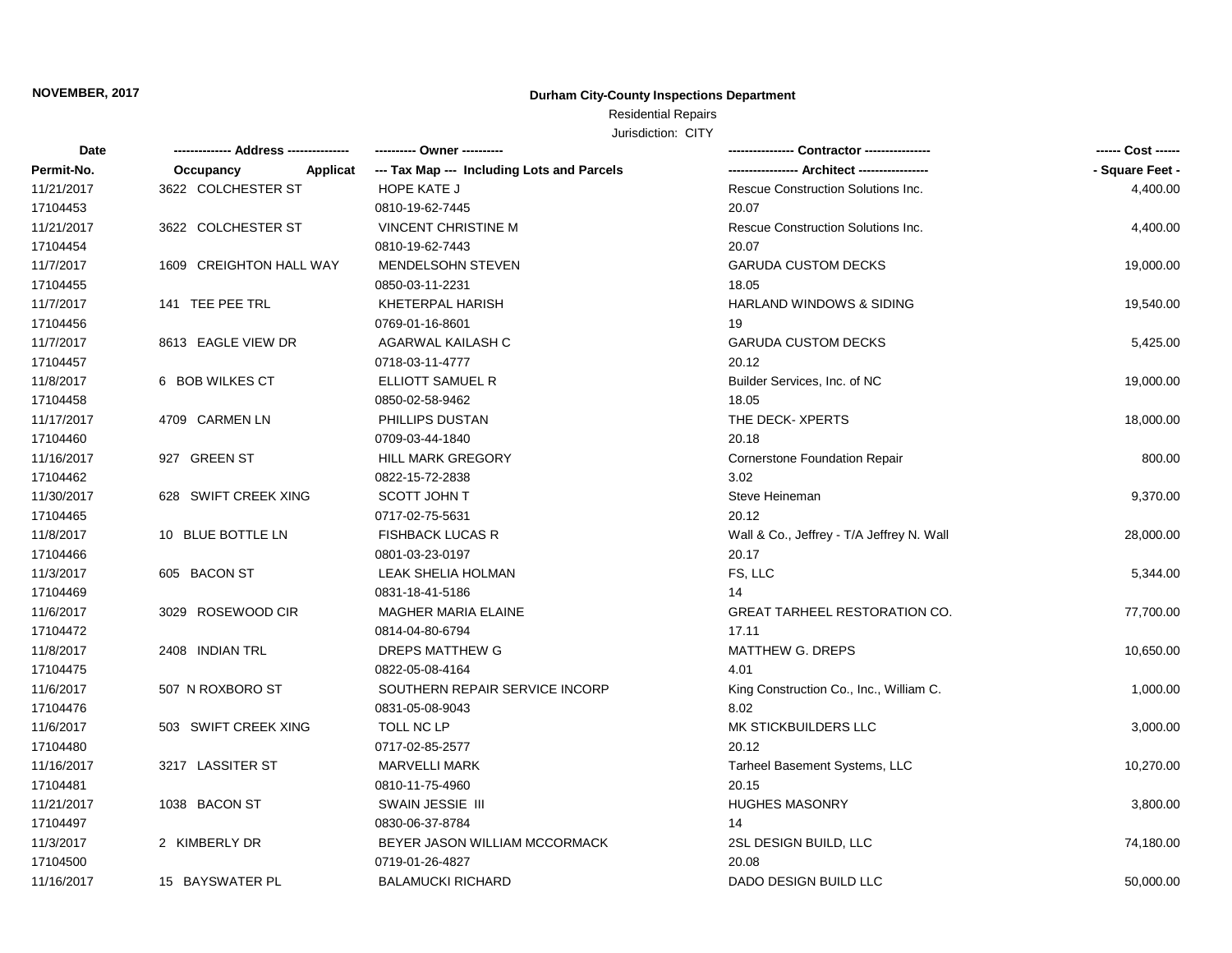## **Durham City-County Inspections Department**

## Residential Repairs

| Date       |                        |          | ---------- Owner ----------                |                                                          | ------ Cost ------ |
|------------|------------------------|----------|--------------------------------------------|----------------------------------------------------------|--------------------|
| Permit-No. | Occupancy              | Applicat | --- Tax Map --- Including Lots and Parcels |                                                          | - Square Feet -    |
| 17104505   |                        |          | 0708-01-35-4151                            | 20.12                                                    |                    |
| 11/15/2017 | 4117 WESTFIELD DR      |          | <b>ROJAS MANUEL L</b>                      | Brackett, Eric Lee                                       | 2,150.00           |
| 17104506   |                        |          | 0812-01-05-1499                            | 17.06                                                    |                    |
| 11/15/2017 | 3423 MEDFORD RD        |          | <b>WILLIAMS N COLE</b>                     | FS, LLC                                                  | 5,450.00           |
| 17104509   |                        |          | 0812-07-69-8485                            | 17.05                                                    |                    |
| 11/28/2017 | 5500 FORTUNES RIDGE DR |          | DANIEL PAUL J                              | Sierra Structures, Inc.                                  | 8,125.00           |
| 17104511   |                        |          | 0729-03-01-8835                            | 20.11                                                    |                    |
| 11/15/2017 | 1303 GOODWIN RD        |          | DALE KATHERINE                             | <b>Advanced Structural Repair</b>                        | 7,355.00           |
| 17104513   |                        |          | 0835-04-52-4578                            | 16.01                                                    |                    |
| 11/13/2017 | 7 COOLIDGE PL          |          | <b>JHAVERI RAVI</b>                        | KINGSFORD HOME IMPROVEMENT                               | 15,826.00          |
| 17104514   |                        |          | 0812-01-06-5888                            | 17.06                                                    |                    |
| 11/30/2017 | 609 E MARKHAM AVE      |          | <b>SHAMROCK PARTNERS LLC</b>               | Bull City Custom Builders - Brian McCarthy, LLC, T/A     | 50,000.00          |
| 17104515   |                        |          | 0832-18-32-5235                            | 2                                                        |                    |
| 11/30/2017 | 1524 HORNE CREEK DR    |          | PULTE HOME CORPORATION                     | SOUTHERN EXPOSURE SUNROOMS                               | 16,980.00          |
| 17104543   |                        |          | 0769-01-45-7301                            | 19                                                       |                    |
| 11/20/2017 | 1104 FARGO ST          |          | <b>RUBIO ISRAEL RODRIGUEZ</b>              | <b>GREG PALMER</b>                                       | 1,000.00           |
| 17104548   |                        |          | 0821-15-72-3815                            | 13.01                                                    |                    |
| 11/16/2017 | 2508 ATLANTIC ST       |          | <b>CRAWFORD MARGARET</b>                   | <b>Terence O'Neal</b>                                    | 26,000.00          |
| 17104551   |                        |          | 0820-08-87-5847                            | 13.03                                                    |                    |
| 11/17/2017 | 108 MONTROSE DR        |          | <b>CLARK LORRAINE H</b>                    | FS, LLC                                                  | 3,900.00           |
| 17104552   |                        |          | 0820-09-15-2462                            | 20.07                                                    |                    |
| 11/17/2017 | 2101 PERSHING ST       |          | <b>GOODHAND KATHLEEN</b>                   | Martin Blazevich                                         | 400.00             |
| 17104553   |                        |          | 0822-09-16-9372                            | 4.01                                                     |                    |
| 11/21/2017 | 706 N QUEEN ST         |          | SWARD WILLAM M                             | William Sward                                            | 825.00             |
| 17104555   |                        |          | 0831-05-18-5230                            | 11                                                       |                    |
| 11/21/2017 | 101 SPRING ST          |          | NOSBUSCH DANIEL A                          | Dan Nosbusch                                             | 8,100.00           |
| 17104556   |                        |          | 0840-06-37-6686                            | 18.02                                                    |                    |
| 11/21/2017 | 1719 WYNN RD           |          | SANDE VAN DE ROBERT                        | <b>Triangle Coastal LLC</b>                              | 22,000.00          |
| 17104569   |                        |          | 0739-01-38-8979                            | 20.10                                                    |                    |
| 11/21/2017 | 2928 FRIENDSHIP RD     |          | <b>REAM JILLIAN P</b>                      | <b>Advanced Structural Repair</b>                        | 25,622.00          |
| 17104573   |                        |          | 0801-04-93-6059                            | 20.17                                                    |                    |
| 11/21/2017 | 1039 OAKLAND AVE       |          | <b>HART CATHERINE</b>                      | <b>Advanced Structural Repair</b>                        | 8,425.00           |
| 17104574   |                        |          | 0822-13-04-8495                            | 4.02                                                     |                    |
| 11/21/2017 | 1480 BEECHAM WAY       |          | <b>CHACOS BRIAN ANDREW</b>                 | POWER LIFT FOUNDATION REPAIR - T/A BOLIN                 | 13,900.00          |
| 17104577   |                        |          | 0708-03-00-2972                            | 20.12                                                    |                    |
| 11/15/2017 | 1724 CAPSTONE DR       |          | ROBERTS SANDRA A                           | Patio Enclosures, Inc. of Raleigh - Carolina Enclosures, | 8,476.00           |
| 17104578   |                        |          | 0717-04-71-5233                            | 20.20                                                    |                    |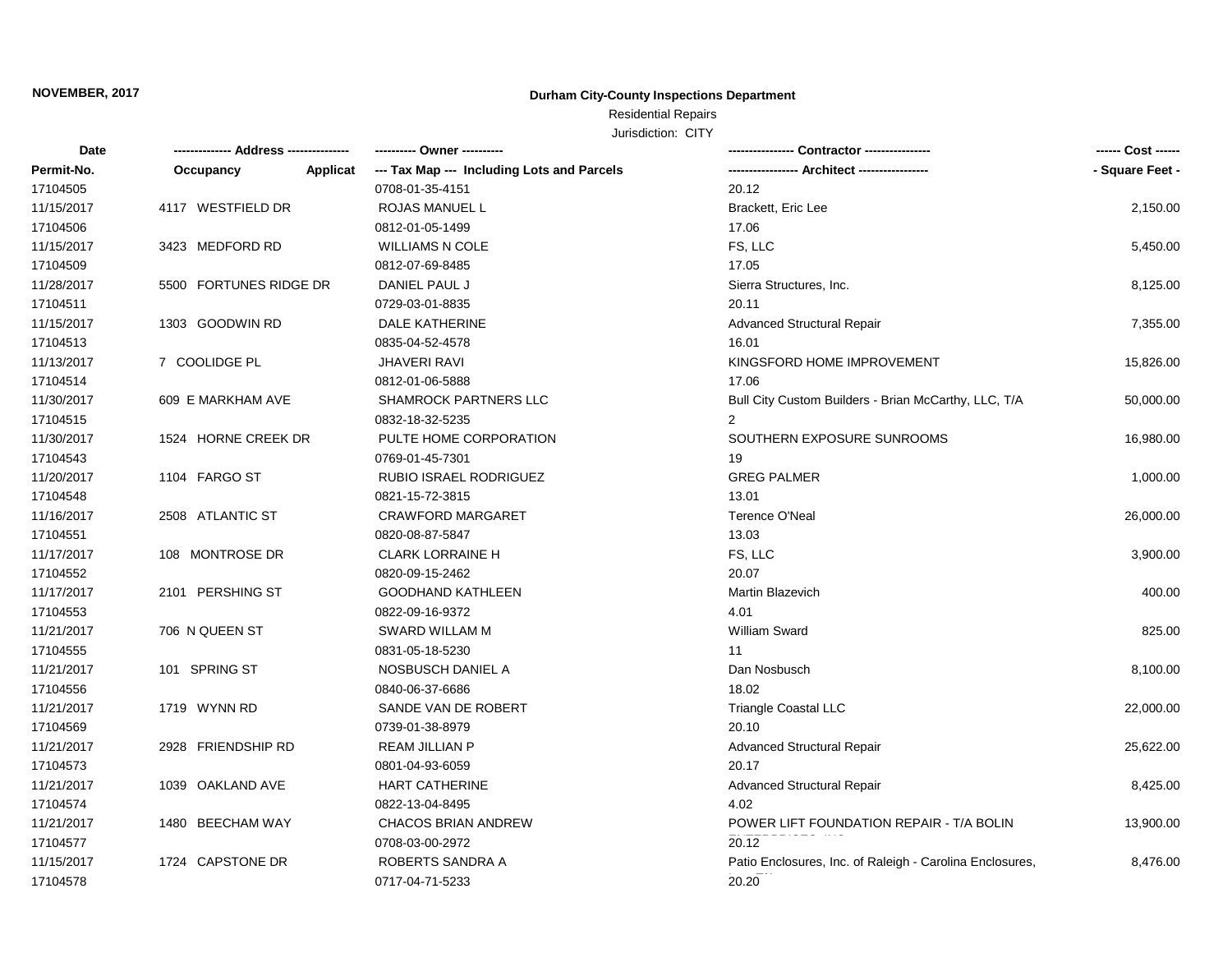## **Durham City-County Inspections Department**

## Residential Repairs

| Date       |                              | ---------- Owner ----------                |                                                          | ------ Cost ------ |
|------------|------------------------------|--------------------------------------------|----------------------------------------------------------|--------------------|
| Permit-No. | <b>Applicat</b><br>Occupancy | --- Tax Map --- Including Lots and Parcels |                                                          | - Square Feet -    |
| 11/15/2017 | 2010 BUFFALO WAY             | <b>BAILEY RUDOLPH</b>                      | Patio Enclosures, Inc. of Raleigh - Carolina Enclosures, | 35,418.00          |
| 17104579   |                              | 0842-01-35-2897                            | 18.01                                                    |                    |
| 11/21/2017 | 204 DUNSTAN AVE              | NK MANAGEMENT LLC                          | <b>NED KHAN</b>                                          | 14,000.00          |
| 17104586   |                              | 0821-20-81-5420                            | 13.01                                                    |                    |
| 11/21/2017 | 3327 PROSPECT PKWY           | RICHARD JOSEPH                             | Green Carolina Landscaping                               | 17,000.00          |
| 17104596   |                              | 0850-04-72-2606                            | 18.05                                                    |                    |
| 11/21/2017 | 2714 THOREAU PL              | PELLERIN JOSHUA                            | Smooth Finishes, LLC                                     | 7,726.00           |
| 17104597   |                              | 0749-04-72-9937                            | 20.14                                                    |                    |
| 11/16/2017 | 1015 BURCH AVE               | HALL PAUL B                                | Smooth Finishes, LLC                                     | 27,000.00          |
| 17104599   |                              | 0821-06-38-4091                            | 5                                                        |                    |
| 11/16/2017 | 519 WHEELING CIR             | <b>GRATZL MARGIT</b>                       | FS, LLC                                                  | 5,060.00           |
| 17104602   |                              | 0728-01-26-1980                            | 20.12                                                    |                    |
| 11/16/2017 | 4111 TOROELLA ST             | ANGELINI LOU ANN                           | FS, LLC                                                  | 3,162.00           |
| 17104604   |                              | 0823-07-59-6527                            | 17.10                                                    |                    |
| 11/16/2017 | 3949 PLYMOUTH RD             | <b>HARRIS STEPHEN W</b>                    | Cornerstone Foundation Repair                            | 2,500.00           |
| 17104605   |                              | 0719-02-57-0603                            | 20.08                                                    |                    |
| 11/21/2017 | 11 FOX CHASE LN              | LINEBERRY CONRAD                           | Glasgow Design Build                                     | 3,000.00           |
| 17104607   |                              | 0719-04-60-6896                            | 20.11                                                    |                    |
| 11/21/2017 | 2812 GRETMAR DR              | <b>HERMAN CHRISTINE M</b>                  | Crabtree Spaces, LLC, G                                  | 29,000.00          |
| 17104617   |                              | 0801-04-83-4208                            | 20.17                                                    |                    |
| 11/21/2017 | 4 HELLEN CT                  | <b>HOLST RAY E</b>                         | SEARS HOME IMPROVEMENT PRODUCTS, INC.                    | 14,721.00          |
| 17104623   |                              | 0842-13-22-0505                            | 18.01                                                    |                    |
| 11/21/2017 | 1102 CARROLL ST              | D & J DURHAM PROPERTIES LLC                | Doug Osborn                                              | 20,000.00          |
| 17104626   |                              | 0821-10-45-8441                            | 5                                                        |                    |
| 11/21/2017 | 900 S ROXBORO ST             | <b>HECKSTALL WILLIE A</b>                  | Maurice Coleman                                          | 26,000.00          |
| 17104627   |                              | 0821-16-83-6588                            | 12.01                                                    |                    |
| 11/21/2017 | 2515 N ROXBORO ST            | <b>ADAMS MARILYN</b>                       | <b>JOSHUA BEAVER</b>                                     | 5,800.00           |
| 17104630   |                              | 0832-09-27-4134                            | 1.01                                                     |                    |
| 11/28/2017 | 115 WATTS ST                 | <b>MATHER RICHARD CHARLES III</b>          | <b>GARRETT BUILDERS LLC</b>                              | 12,000.00          |
| 17104632   |                              | 0821-07-69-1756                            | 8.02                                                     |                    |
| 11/29/2017 | 7 PLOWLAN CT                 | <b>HARRELL RUSSELL</b>                     | Shuaib Hakeem                                            | 21,900.00          |
| 17104633   |                              | 0800-02-67-5504                            | 20.17                                                    |                    |
| 11/28/2017 | 3508 ALMAN DR                | <b>MATHERLY BARRON S</b>                   | DECKS BY ALL MEANS                                       | 5,900.00           |
| 17104645   |                              | 0801-03-31-1395                            | 20.17                                                    |                    |
| 11/21/2017 | 5303 FORTUNES RIDGE DR       | DICKEY HARRISON GRAHAM                     | <b>Advanced Structural Repair</b>                        | 5,375.00           |
| 17104646   |                              | 0729-03-12-8789                            | 20.11                                                    |                    |
| 11/28/2017 | 7119 NC 751 HWY              | <b>GRIFFITTS TERRELL C</b>                 | Aleman, Edvin Amado                                      | 1,000.00           |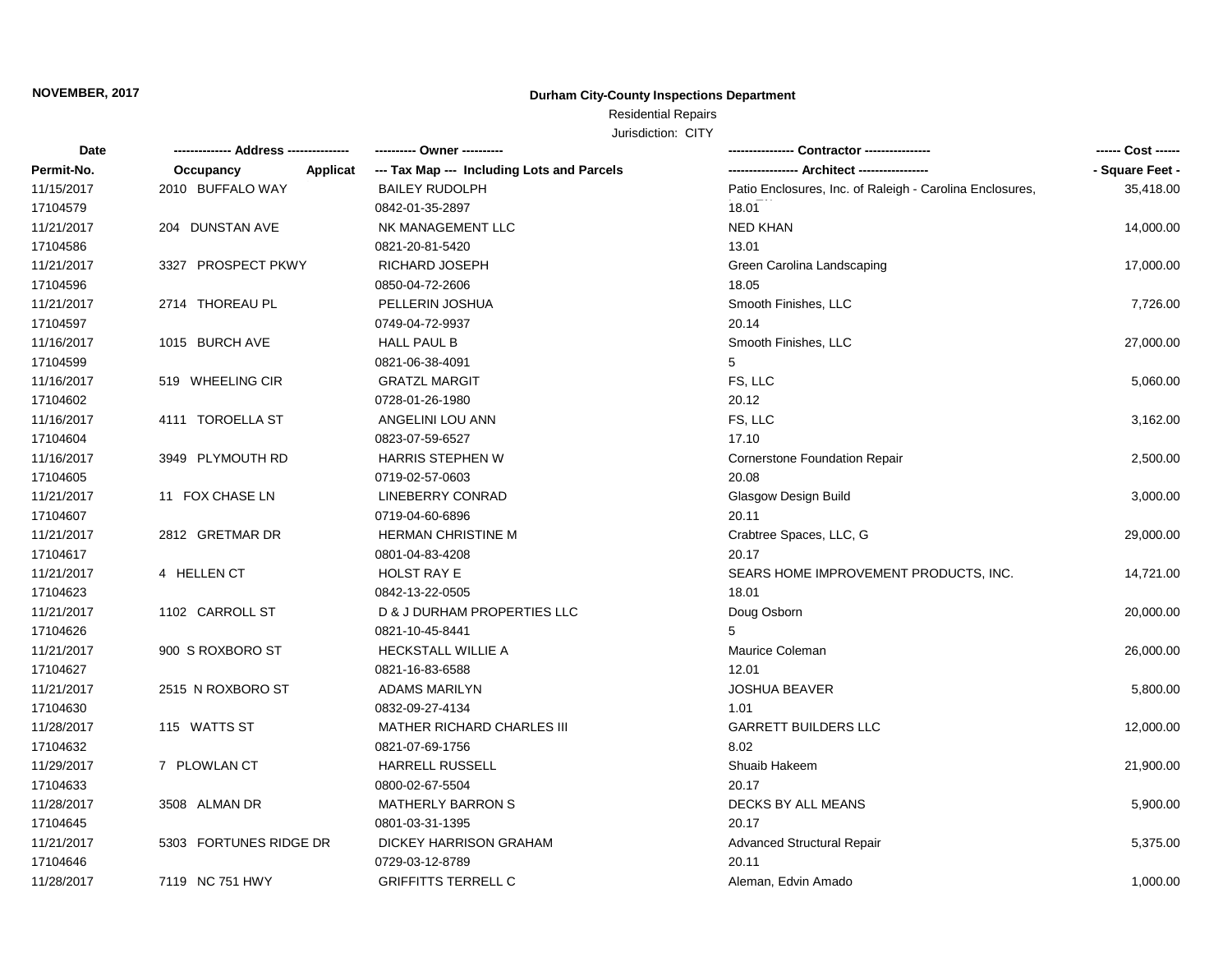## **Durham City-County Inspections Department**

## Residential Repairs

| Date       |                    |          | ---------- Owner ----------                |                                           | ------ Cost ------ |
|------------|--------------------|----------|--------------------------------------------|-------------------------------------------|--------------------|
| Permit-No. | Occupancy          | Applicat | --- Tax Map --- Including Lots and Parcels |                                           | - Square Feet -    |
| 17104647   |                    |          | 0718-01-18-6235                            | 20.12                                     |                    |
| 11/21/2017 | 1204 S ROXBORO ST  |          | LEGACY DEVELOPMENT PROPERTIES              | Tri-Point Builders, T/A Roberto Rivera    | 1,000.00           |
| 17104648   |                    |          | 0821-16-82-5534                            | 13.01                                     |                    |
| 11/30/2017 | 3900 WENTWORTH DR  |          | TAN HUNG-JUI                               | <b>Clearcut Construction Incorporated</b> | 118,000.00         |
| 17104656   |                    |          | 0719-01-19-5286                            | 20.08                                     |                    |
| 11/28/2017 | 706 N QUEEN ST     |          | SWARD WILLAM M                             | Little Corner Construction                | 11,281.00          |
| 17104657   |                    |          | 0831-05-18-5230                            | 11                                        |                    |
| 11/29/2017 | 1115 ARECA WAY     |          | PULTE HOME COMPANY LLC                     | <b>SCREEN MEDICS</b>                      | 3,500.00           |
| 17104674   |                    |          | 0769-03-42-8337                            | 19                                        |                    |
| 11/21/2017 | 20 CREEKS EDGE CT  |          | JEFFERSON LINCOLN R                        | FS, LLC                                   | 10,850.00          |
| 17104677   |                    |          | 0728-01-17-3588                            | 20.12                                     |                    |
| 11/20/2017 | 900 URBAN AVE      |          | <b>WILLIAMS BECKY</b>                      | FS, LLC                                   | 16,500.00          |
| 17104679   |                    |          | 0822-20-72-8230                            | 3.02                                      |                    |
| 11/21/2017 | 2124 SPRUNT AVE    |          | ANDREWS LYNN A                             | FS, LLC                                   | 4,450.00           |
| 17104682   |                    |          | 0822-09-16-5868                            | 4.01                                      |                    |
| 11/29/2017 | 705 MORNINGSIDE DR |          | <b>BURY MICHAEL DAVID</b>                  | A.G. BUILDERS                             | 27,612.00          |
| 17104684   |                    |          | 0719-04-93-7808                            | 20.11                                     |                    |
| 11/21/2017 | 4517 GRANDALE DR   |          | <b>BECKER NEIL W</b>                       | FS, LLC                                   | 11,475.00          |
| 17104685   |                    |          | 0728-03-21-8914                            | 20.13                                     |                    |
| 11/21/2017 | 2515 PRESTON AVE   |          | <b>GREGOWSKI AMY CATHERINE</b>             | Amy Gregowski                             | 5,300.00           |
| 17104689   |                    |          | 0823-13-13-4255                            | 17.05                                     |                    |
| 11/30/2017 | 803 GASTON AVE     |          | <b>WILLIAMS PATRICIA V</b>                 | HABITAT FOR HUMANITY OF DURHAM INC.       | 4,000.00           |
| 17104690   |                    |          | 0830-03-04-8700                            | 20.09                                     |                    |
| 11/28/2017 | 1109 WOODBURN RD   |          | SCHROLL CHRISTOPHER E                      | The Bath Remodeling Center                | 24,125.00          |
| 17104693   |                    |          | 0811-20-71-9533                            |                                           |                    |
| 11/21/2017 | 222 ARGONNE DR     |          | KNOOP JOHN H JR                            | <b>Emergency Reconstruction LLC</b>       | 3,000.00           |
| 17104695   |                    |          | 0824-19-61-0675                            | 17.10                                     |                    |
| 11/29/2017 | 911 GRANT ST       |          | FELDER FRANK CHRISTIAN                     | ANDRE ALLEN                               | 1,000.00           |
| 17104696   |                    |          | 0831-17-11-3820                            | 13.01                                     |                    |
| 11/21/2017 | 1021 SEDGEFIELD ST |          | HANSELLCO LLC                              | FS, LLC                                   | 4,775.00           |
| 17104703   |                    |          | 0822-14-44-5329                            | 3.01                                      |                    |
| 11/21/2017 | 2718 TANGLEWOOD DR |          | <b>BROWN BRAD B</b>                        | FS, LLC                                   | 7,055.00           |
| 17104706   |                    |          | 0801-04-92-2301                            | 20.17                                     |                    |
| 11/21/2017 | 312 ELLIOTT ST     |          | REDLER RACHEL                              | Robert OLinger                            | 23,800.00          |
| 17104708   |                    |          | 0831-05-17-0635                            | 11                                        |                    |
| 11/21/2017 | 5403 LOYAL AVE     |          | <b>EDWARDS ANTHONY LEON</b>                | Abtak of Durham Inc                       | 8,000.00           |
| 17104712   |                    |          | 0728-02-99-7418                            | 20.10                                     |                    |